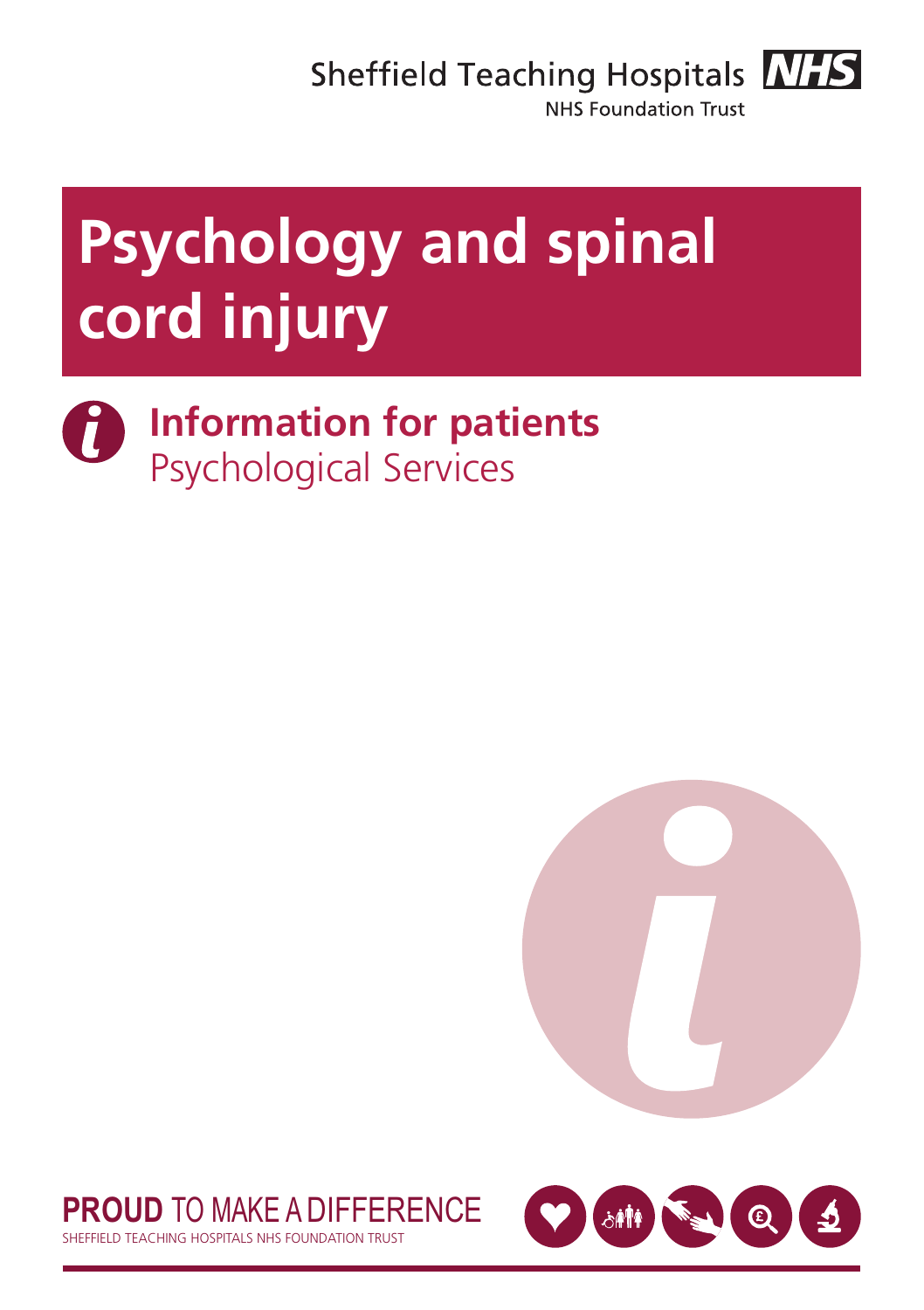This leaflet describes the Psychological Service at the Spinal Injury Centre and answers some common questions that patients may have about the team.

As individuals we cope with situations in different ways and the same is true following a spinal cord injury. It is common for people to experience a wide range of emotions and everyone's experience is unique and individual. Meeting the psychology team may help you to better understand your own personal experience and ways in which you cope.

## **What does the Psychological Service offer?**

We can help with:

- Adjusting to the reality of having a spinal cord injury
- Coping with the rollercoaster of rehabilitation
- Getting on with life following the injury

We can help with specific difficulties such as:

- Management of pain and spasms
- Coping with different emotions
- Concerns about relationships and the future
- Concerns about memory and changes to thinking
- Distress and trauma following an accident

We recognise that other people close to you can affect how you are coping with your rehabilitation. The Psychological Service can also work together with your partner or any other close family or friend affected if you think it is important in terms of your rehabilitation care.

### **Who provides the Psychological Service?**

The team includes a clinical psychologist and an assistant psychologist. Your first contact with the service is likely to be when the assistant psychologist meets you early on in your hospital stay, to talk about your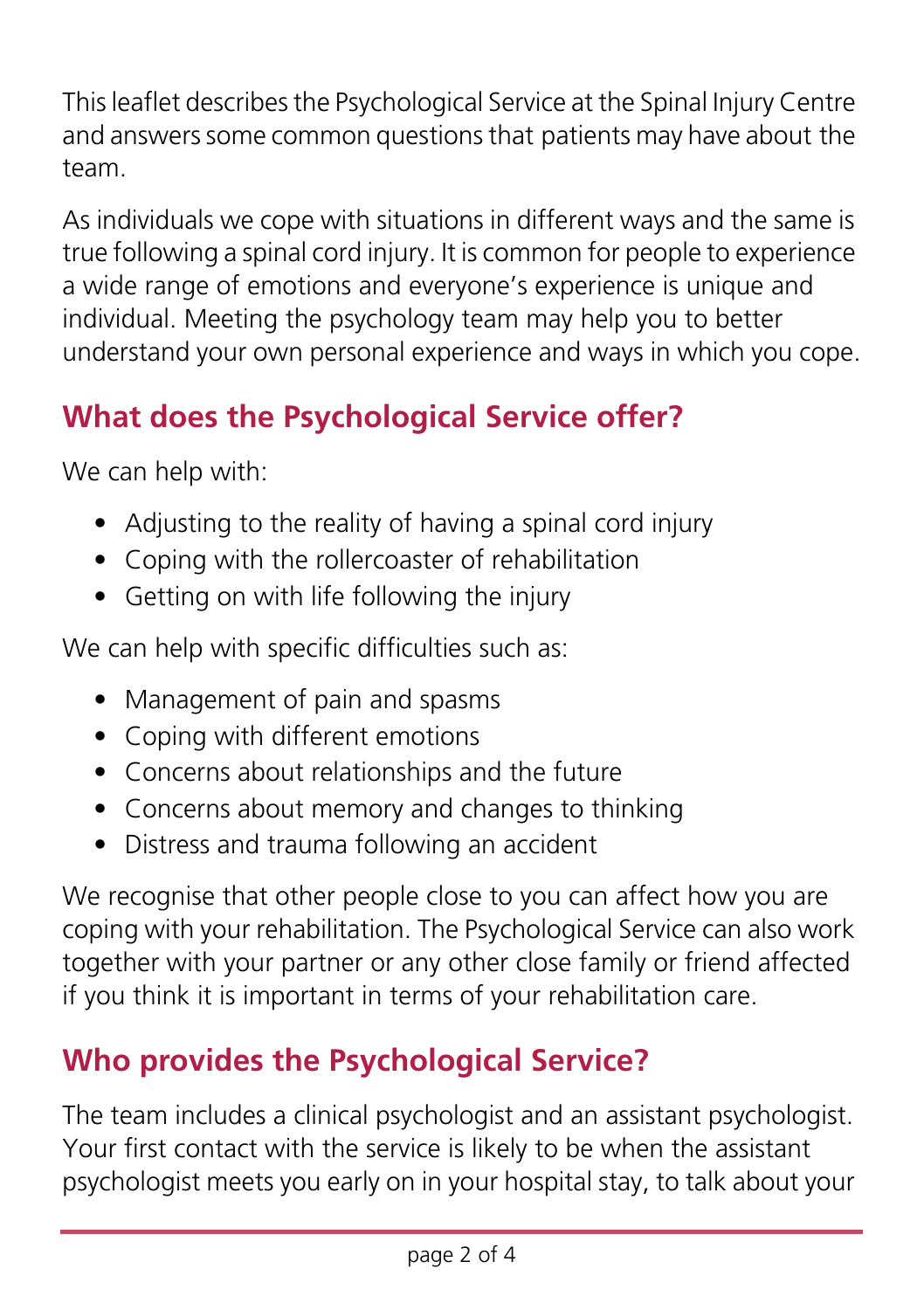emotional and psychological response to your injury. This will be an opportunity to discuss any further psychological support you may require.

#### **What is the difference between psychology and psychiatry?**

The psychology team uses a range of talking therapies and may also suggest practical ideas. The team does not prescribe medication. Psychiatrists are trained as medical doctors specialising in mental health and can prescribe medication. It may be helpful for some people to see both services.

#### **What happens at the first appointment?**

This is a chance for you and a member of the psychology team to meet each other and to discuss your current concerns. The appointment will usually last about one hour. We will both then decide whether further appointments will be helpful. We will also ask you to fill in some questionnaires to help us better understand your situation.

#### **What happens next?**

Sometimes people only see a member of our team for one appointment, sometimes three to four times or more. It may be that another service would be more suitable for your needs. If so, we can help to arrange this for you.

### **What about confidentiality?**

Our service is confidential. However, we work with other healthcare professionals and it is helpful for information to be shared with the team, with your agreement. You might not want some information to be shared; we will discuss this with you. We must share information if we are concerned that there is a risk to you or others.